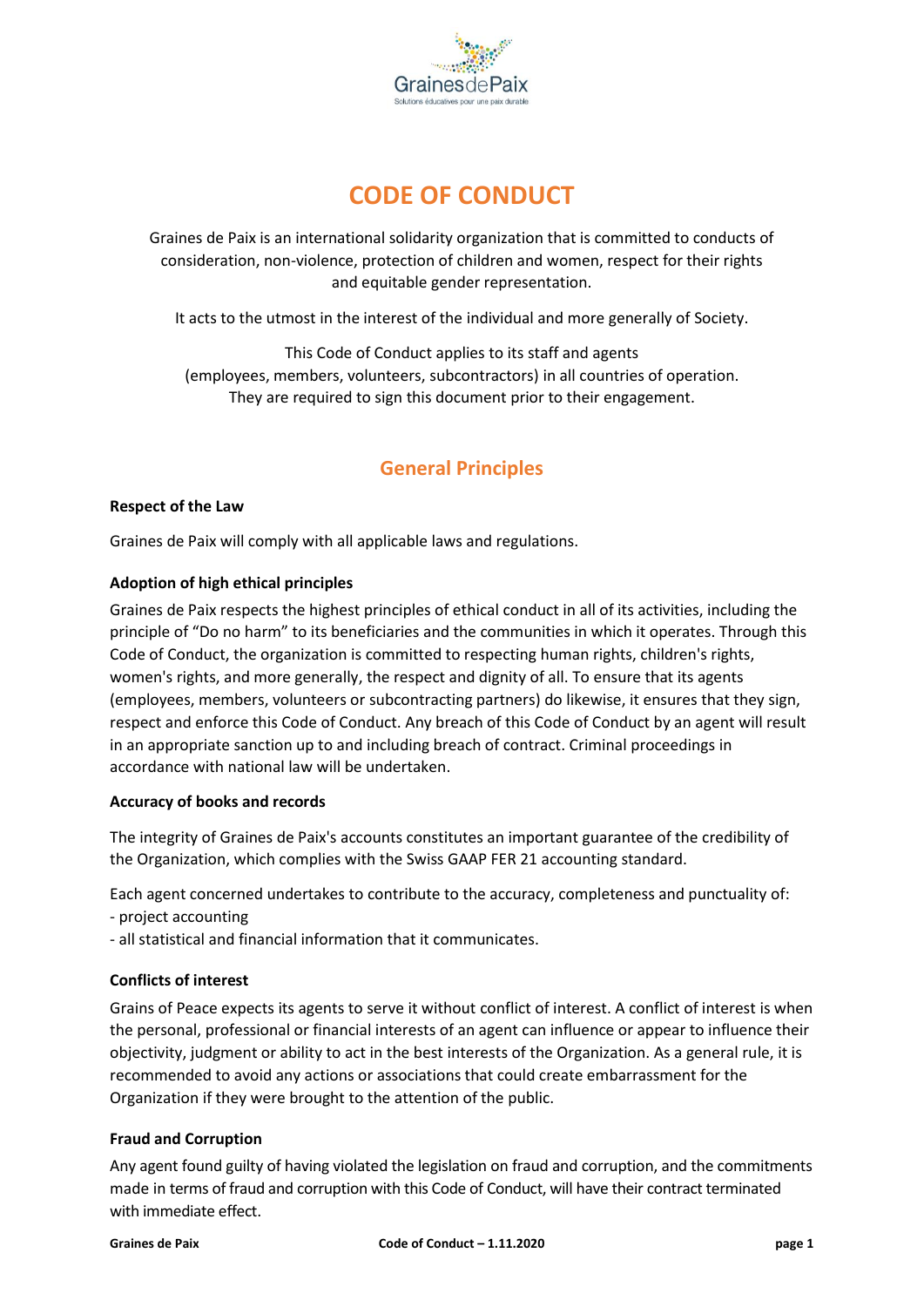

#### **Reporting Obligation**

In the event of suspicion of an activity or behavior that violates the law or the Code of Conduct, it is the responsibility of the agents to report the facts to the Organization and discuss them with any hierarchical level.

It is the responsibility of the Graines de Paix Management Team to welcome these findings, promote an open exchange and provide constructive responses. It is also responsible for handling complaints and fostering an understanding of the logic of practices, monitoring processes and decisions. No person who reports in good faith a suspected or actual violation of this Code will be subject to disciplinary action, sanction or other threat against their employment. The prohibition regarding retaliation does not in any way prevent the Organization from disciplining an agent if they violate the Code or agents who assist in investigating the reports.

### **Commitment**

I, the undersigned The unit of Graines de Paix (employee, member, volunteer or subcontracting partner), hereby undertake to fully respect the beneficiaries and communities with whom I interact, by adopting the following behaviors in all contexts, during and outside working hours:

#### **1. Consideration, caring and empathy**

- $\boxtimes$  Give priority to values, attitudes and behaviors that promote peace and the culture of peace.
- $\boxtimes$  Focus on human values in my interactions: by demonstrating respect, consideration and caring. Interact with empathy and with respect for the dignity of each person.
- $\boxtimes$  Promote appeasement, adopt peace reflexes to do so.
- $\boxtimes$  Seek dialogue and convergence.
- $\boxtimes$  Act with integrity, loyalty and honesty.

#### **2. Respect for non-violence**

- $\boxtimes$  Reject violence in its multiple forms physical, psychological, moral.
- $\boxtimes$  Avoid all verbal or physical behavior with the aim or effect of harassing or creating an offensive, hostile or intimidating environment, such as discredit, malicious rumors, slander, humiliation, disinformation and other forms of personal injury.
- $\boxtimes$  Do not utter threats, intimidation or hostile or denigrating acts, or show hostility, contempt or racism towards an individual or a group.

#### **3. Respect for the human person in terms of sexual or sexist type behavior**

- $\boxtimes$  Do not express sexist remarks, negative stereotypes, insulting or derogatory jokes.
- $\boxtimes$  Do not subject to or accept to suffer harassment physical, psychological, sexual, or other behavior prohibited by law in this area.
- $\boxtimes$  Avoid / prevent all unsolicited behavior, such as advances, requests for sexual favors, sexual jokes or allusions, verbal abuse, obscene gestures, subtle pressure for sexual purposes, inappropriate gestures, such as touching, pinching or rubbing insistently against the body of another.
- $\boxtimes$  Do not articulate implicit or explicit promises of preferential treatment or threats concerning an individual's professional situation.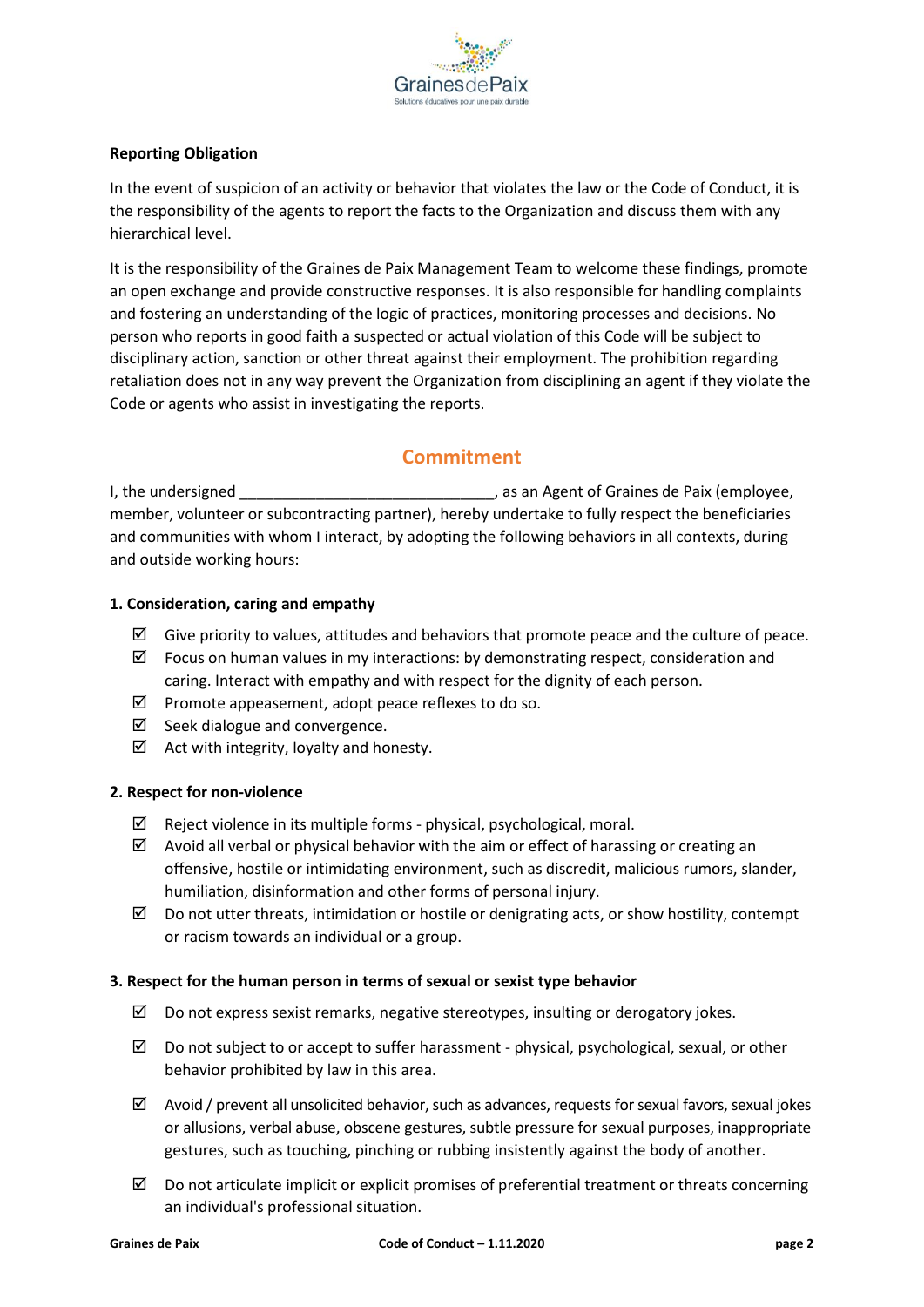

#### **4. Respect for women and their rights**

- $\boxtimes$  Ensure equitable representation of women in the training and educational activities carried out by Graines de Paix and in decision-making bodies.
- $\boxtimes$  Take into account gender-specific needs when analyzing situations and designing solutions.

#### **5. Respect for children and youth under 18 and their rights**

- $\boxtimes$  Respect fully and at all times the trust placed in me by Graines de Paix to protect children and youth and their best interests.
- $\boxtimes$  Adopt adequate conduct, free from physical and psychological violence, so that children and youth are free from abuse, mistreatment, neglect and any form of discrimination or exclusion.
- $\boxtimes$  Any form of sexual relations with children and young people is strictly prohibited and would automatically result in a breach of contract with the organization as well as a criminal complaint.
- $\boxtimes$  Never inflict humiliating, degrading or exploitative treatment on children or youth, likely to be dangerous for them or harmful to their physical, mental, social and / or spiritual development.
- $\boxtimes$  Never subject children or youth to vexatious treatment such as insulting, shouting, humiliating, making fun, ridiculing, intimidating, threatening, terrorizing or frightening, by gestures, harassing, blackmailing or any other type of situation and action likely to harm them morally.
- $\boxtimes$  Report to my superiors and to the authorities concerned any concerns regarding abuse or mistreatment, potential or actual, inflicted on a child or young person. I am informed that in such a case I am protected and supported by the organization.

#### **6. Fight against fraud and corruption**

- $\boxtimes$  Not give or receive gifts, entertainment, business receptions / day-to-day expenses that are out of the ordinary and/or which could be interpreted as an attempt to influence a relationship.
- $\boxtimes$  Not distribute favors, bribes, aimed at influencing an act or a decision in order to obtain, maintain or guide the decision of an authority.
- $\boxtimes$  Not give or receive cash gifts, which are strictly prohibited.
- $\boxtimes$  Not ask or suggest to whomsoever (beneficiaries of Graines de Paix's actions, donors, suppliers or government authorities), a payment or a personal service in return for help or support.
- $\boxtimes$  Not accept large favors or gifts for my work.
- $\boxtimes$  Not falsify documents, not produce or accept false invoices, nor falsely represent any facts.

#### **7. Confidentiality of information**

- $\boxtimes$  Guarantee the integrity and protection of the Organization's information: intellectual property, copyright, license agreements, financial data, forecasts, information on staff/compensation, etc.
- $\boxtimes$  Take the necessary measures to protect this information when it is entrusted to me.
- $\boxtimes$  Do not use them for personal purposes and do not reveal them to third parties, including the media, without the approval of persons duly designated by the association.